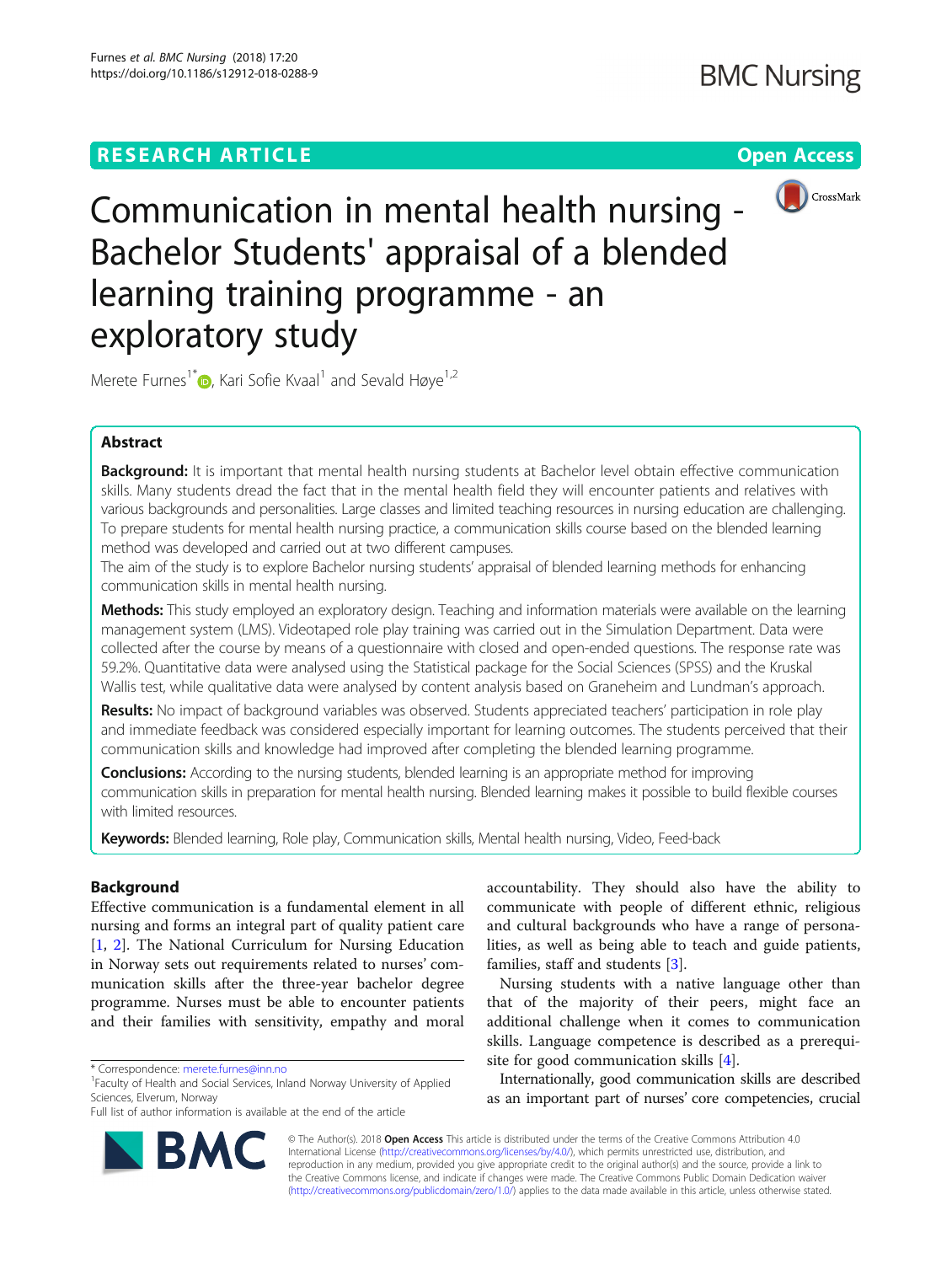for nursing practice and patient-centred care [[5\]](#page-9-0). The way patients are greeted by nurses and other health professionals will affect how health care is provided [\[6,](#page-9-0) [7](#page-9-0)].

In addition, communication is important for patient safety. The Joint Commission on Accreditation of Healthcare Organizations (JCAHO) claims that 65% of adverse events or incorrect treatment is associated with communication failure [[8\]](#page-9-0). In its description of core competencies in the health profession, the US Institute of Medicine recommends increased focus on improving professional communication, cooperation and a patient-centred approach in order to strengthen patient safety [[8](#page-9-0), [9\]](#page-9-0).

Nursing students encounter patients with various issues during the Bachelor Programme. During mental health nursing training, students encounter patients with dementia, anxiety, depression and other serious mental disorders. Students often do not look forward to mental health nursing practice. The field is unfamiliar to most students and the communication demands are large [[10\]](#page-9-0). Many people, including nurses, have prejudices against psychiatric patients [[11](#page-9-0)]. Stevens et al. (2013) describe students' dread of psychiatric patients as a stereotypical fear of people with mental illness [\[12](#page-9-0)]. In the interpersonal relationship between nurses and patients or their relatives, nurses encounter diverse emotions, which is also the case in mental health care. There are no difficult patients, but challenging relationships. In order to communicate effectively, nurses must acknowledge their own emotional responses [\[13](#page-9-0)]. Studies demonstrate that the way nurses encounter patients influences the patients' level of aggression [[14](#page-9-0)]. Treating patients in an appropriate manner requires not only self-awareness on the part of nurses, but also an understanding of the specific behaviours they may find challenging [[15\]](#page-9-0).

Simulation of communication in nursing practice provides an opportunity to prepare for practice before encountering real patients [\[16](#page-9-0)–[18](#page-9-0)]. Role play is a core component of the development of processing skills. The design of role play can vary. Standardized Patients (SPs), often actors trained to simulate specific illnesses or conditions, might be used. Another possibility is peer role play, a method that is easier and cheaper to implement. Both methods seem to be valuable for communication skills training [\[19](#page-9-0)]. However, simulation has little tradition and a short history within mental health nursing. Studies have revealed that teaching methods vary widely between different countries, academic institutions and clinical settings [[20,](#page-9-0) [21\]](#page-9-0). Some studies recommend integrated therapeutic communication training in mental health care during the nursing education to increase students' confidence in their communication skills. However, it has also been stated that more research on this topic is required [\[21](#page-9-0)–[23](#page-9-0)].

Simulation as a learning tool should be combined with other established principles of learning, such as group work and lectures. The face-to-face lecture tradition can make students passive listeners. In Norwegian Nursing Education, half of the bachelor programme takes the form of clinical training in hospitals or community health care. At Inland Norway University of Applied Sciences (INN), more resources are used for supervision in the clinical part of the programme than in the theoretical part. As higher education lectures in Norway are not mandatory, attendance at such lectures has decreased and students have called for a variety of methods. In Report no.16 (2016–2017), the Norwegian Government provides guidelines for more active and varied learning methods in higher education [[24\]](#page-9-0). The use of blended learning has increased in combination with technological advancement [[25](#page-9-0)]. Blended learning is a relatively new pedagogical framework that includes several methods [[26\]](#page-9-0). One such method is the socalled «flipped classroom», where the time usually devoted to lectures is used in other ways. Lectures can be recorded on video and made available to students on the Learning Management System (LMS), after which the teachers meet the students for discussion, guidance and reflection on the content of the recorded lectures [[27](#page-9-0)]. The advantage of asynchronous video recorded lectures is that the student can play them at any time, take breaks and watch them on several occasions [[27,](#page-9-0) [28\]](#page-9-0).

There is a demand for low-cost and effective methods in nursing education that lead to the desired learning outcomes. The intention of this study is to contribute an experience of blended learning to meet this demand. Students' experience of this method is described in postgraduate programmes [[29](#page-9-0)]. However, few studies have explored the experience of simulation in mental health nursing as a part of the blended learning methodological framework at bachelor level [\[30](#page-9-0)]. In the present study we wish to investigate which background variables influence the outcome of the method.

The aim of the study is to explore Bachelor nursing students' appraisal of blended learning methods for enhancing communication skills in mental health nursing.

The research questions were:

- 1) Are gender and native language associated with nursing students' appraisal of learning outcomes?
- 2) In what way does the presence of teachers influence students' learning outcomes regarding therapeutic communication?
- 3) How do students appraise web-based lessons, videotaped role play and reflectiongroups in terms of learning outcomes?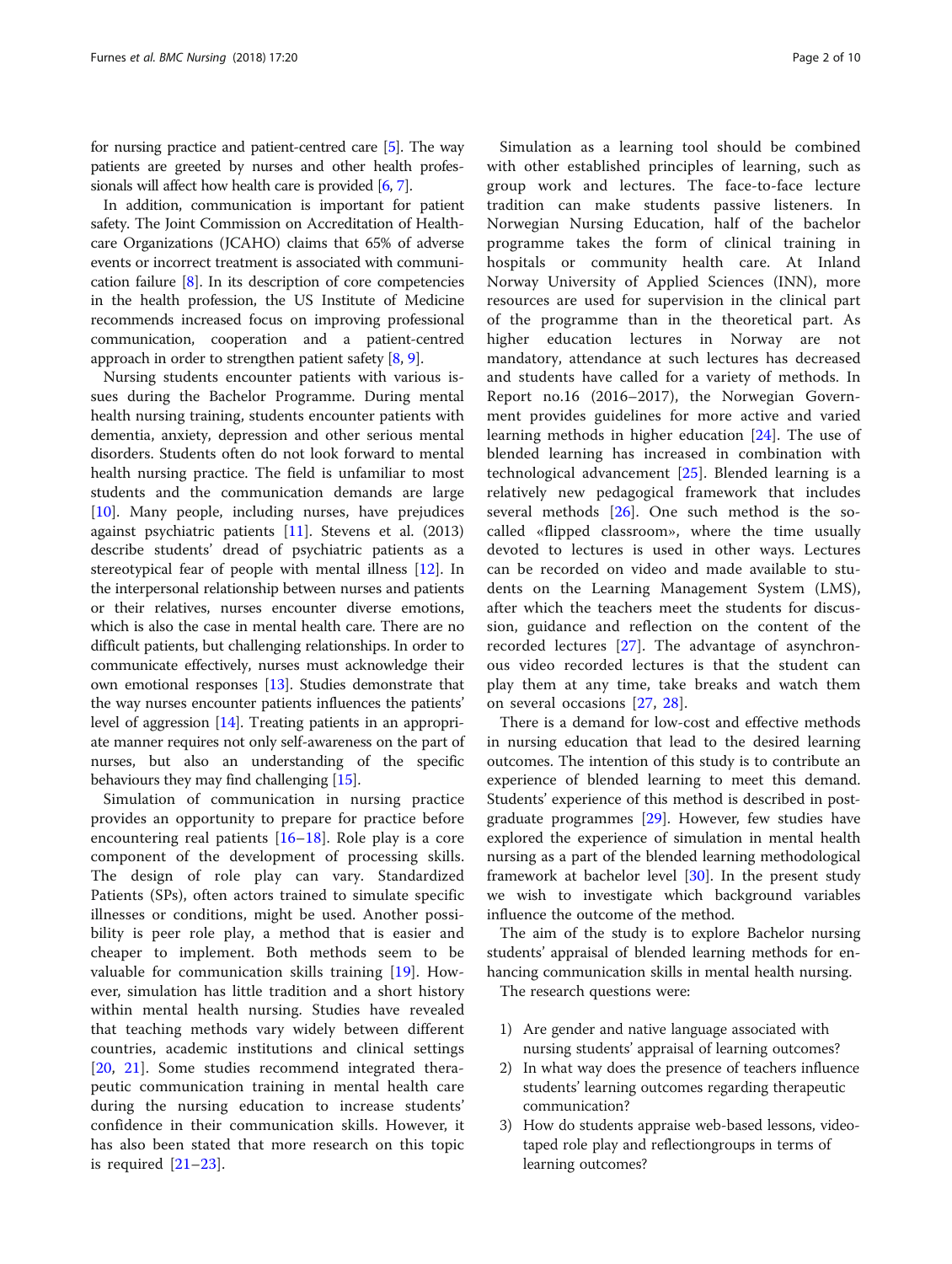## Methods

#### Design

An exploratory design was used and a questionnaire developed to gather both quantitative and qualitative data.

## Participants and setting

This study is based on students' assessments of a communication skills course with focus on mental health nursing and psychiatry at bachelor level. The course was part of the third year of the bachelor programme, thus the participants had over 2 years of experience as nursing students. The communication skills course took place during the first 3 weeks of a 20 week mental health nursing programme, including practical training at several mental health institutions. Immediately after the course, the students went to various institutions for mental health nursing practice. The nursing department at INN is divided into two classes on two different campuses, one large and one small, located in cities 100 km apart from each other. All lectures are common to both classes and are conducted by lecturers in an auditorium at the large campus. The lectures are video-taped and transmitted synchronously to the small campus, where the students watch the lecturer on a large screen.

The communication skills course was conducted simultaneously in the two campuses. The large campus, which is the main campus, has 165 nursing students in each class. The majority of teachers and the university administration are located at this campus. The small campus has 40 students in each class with only a small number of teachers. 75% of the students are aged between 21 and 30 years, and almost 20% have a native language other than Norwegian.

#### Learning outcome

The main learning outcome of this course was the enhancement of students' communication skills in mental health nursing. Learning outcomes were based on the European Qualification Framework (EQF) [\[31](#page-9-0)] . The expected learning outcomes were knowledge of basic therapeutic communication terms, knowledge of and skills in verbal and non-verbal communication between nurse and patient, and knowledge of and skills in affective awareness and tolerance when nurses encounter difficult and challenging emotions from patients and relatives. The expected learning outcomes related to competence were ability to connect theory and practice and to reflect on one's own communication in various situations.

## Intervention

As there are over 40 different courses at the largest campus, and only three auditoriums in which video transfer is possible, synchronous lectures for the students

presents great challenges. To solve this dilemma, a digital presentation of asynchronous content was developed, to ensure that nursing students could prepare themselves for clinical training in mental health nursing. The programme consisted of two main areas:

- E-learning materials on the LMS, which were provided 2 weeks in advance to enable the students to prepare for the intervention (weeks one and two).
- Simulation by role play. The role play was videotaped and formed the basis for the subsequent reflection group comprising the teacher and students (week three).

The LMS E-learning materials consisted of information about the objectives, learning outcomes and time schedules. In addition, videos with lectures on communication theory and techniques, examples of communication situations and detailed descriptions of the patient cases were also available. The lectures emphasised the learning outcomes. No lectures were given in the traditional auditorium face-to-face form.

Communication training was performed as role play carried out in the Simulation Department. Four patient case "stations" were established. Each station represented one simulation situation: anxiety and depression, psychosis, dementia and relatives. The students were divided into groups of four. In each group, four roles were described. At the small campus the roles were patient, nurse, video photographer and observer. Teachers were not present during the role play at the small campus. At the large campus the roles were nurse, video photographer and observers, while the patient role was played by teachers with experience of mental health nursing. The roles changed for each patient case station, so that all students experienced different perspectives and everyone could play the nurse role. The students selected the situation in which they would play the role of nurse in advance, giving them the opportunity to prepare for the patient case they would encounter.

Every role play situation contained communicative and emotional challenges. All situations were videotaped by one of the group with a camera on a tablet or mobile device. Immediately after the role play, the person who played the patient gave feedback on how she/he experienced the communication with the nurse. The day after the simulation, each student group met a teacher for reflection at both the small and the large campus. This teacher had not participated in the role play at the large campus the previous day. Due to limited time, each group was only allowed to choose one video recording of the nurse-patient situation for reflection. Students and teacher viewed the video together, and focused on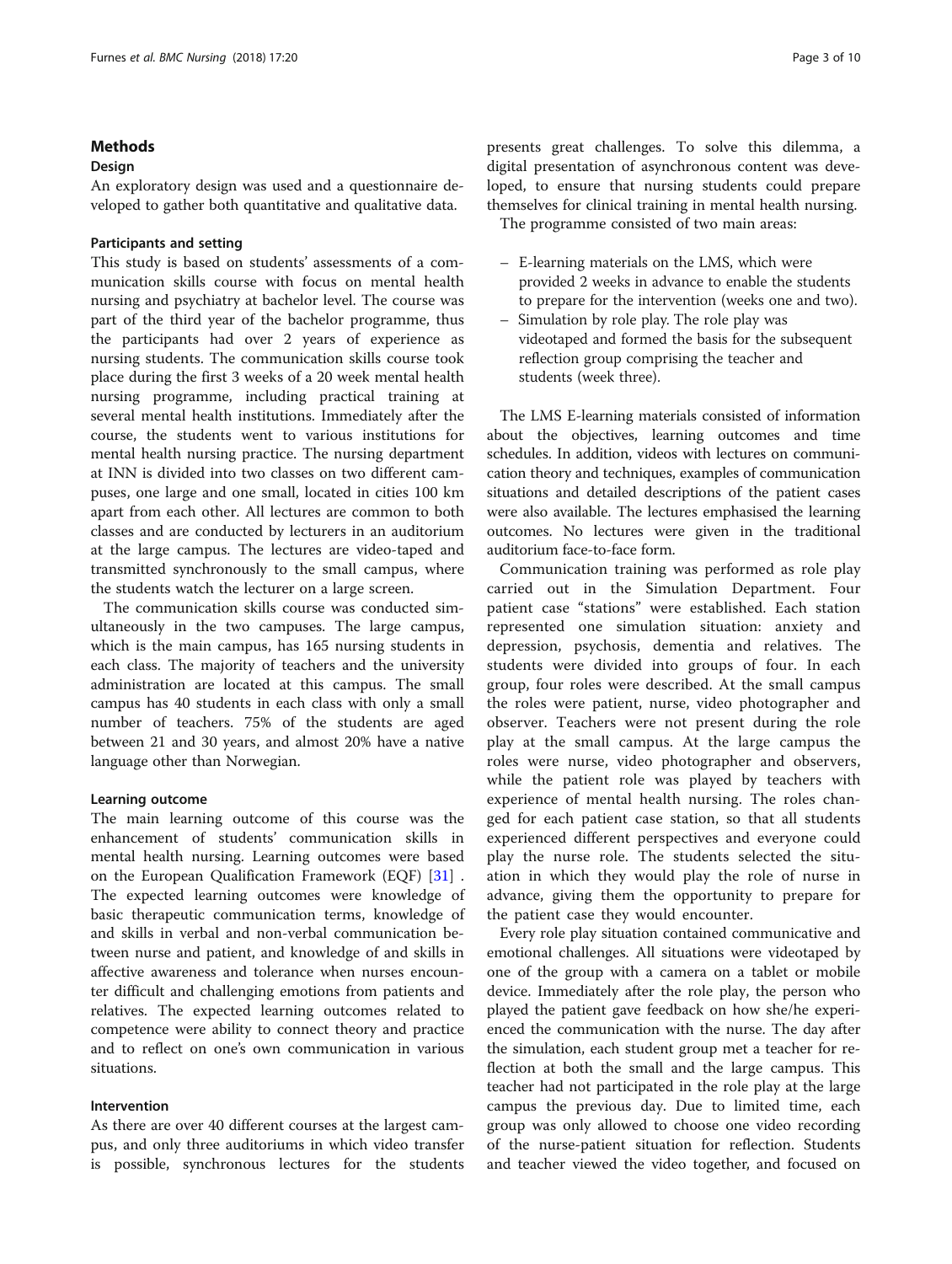communication skills; what was positive and what could be improved.

#### Measurement

The questionnaire was developed, adapted and tailored to measure the extent to which the students perceived that they had achieved the learning outcomes, which is in line with the European Qualification Framework [\[31](#page-9-0)]. In addition, the questionnaire was designed to measure the students' assessment of the blended learning methods employed during the communication course. The face validity was critically appraised by means of discussions in a reference group, after which the authors revised the questionnaire based on consensus among the reference group members. The reference group consisted of both clinical nurses and researchers including a Professor in Mental Health Clinical Nursing and an Associate Professor in Clinical Nursing at Inland Norway University of Applied Sciences (INN University). The questionnaire was written in Norwegian, but has been translated into English by an Assistant Professor whose first language is English.

The questionnaire has seven overall themes comprising various items. The ordinal items were divided into five levels from 1 (not at all) to 5 (to a high degree). Two of the themes were formulated as statements, with five levels from 1 (totally disagree) to 5 (totally agree).

For background information, we asked for the students' age (grouped into  $\langle 20 \rangle$  years, 21 to 29 years and 30 $\rangle$ ), gender (dichotomized as male/female), health care work experience before starting nursing education (dichotomized as yes/no) and native language (dichotomized as Norwegian/foreign).

In addition, we used three open-ended questions; (i) Which patient case was perceived as the most useful and why? (ii) What element of the programme led to the greatest learning outcome? and (iii) Have you any suggestions or recommendations for changes to the course?

#### Data collection

At the conclusion of the training programme the students individually filled in a paper version of the questionnaire, which was distributed by teachers from the Institute of Nursing Sciences, INN University. Some of the students started their clinical practice immediately after the course and for that reason received the questionnaire with a stamped addressed envelope to facilitate its return to the researchers.

## Data analysis

The analyses were performed using the SPSS (Statistical Package for the Social Sciences), version 23. The answers were entered into the statistical program by one of the authors (MF).

The Kruskal Wallis test was employed for comparison.

The answers to the open- ended questions were analysed by content analysis based on Graneheim and Lundman [[32](#page-9-0)]. The responses were transcribed verbatim and transferred into meaning units and condensed meaning units. In addition, short comments were taken into account and categorized.

#### Ethical considerations

Approval was obtained from the head of the Department of Nursing at INN University, due to the desire for continuous improvement of teaching methods.

The students received oral information about the assessment of the training programme before the questionnaires were distributed. Written information was enclosed with the questionnaire. The students were guaranteed complete anonymity and informed that participation was voluntary. Furthermore, the written information contained details about the purpose of the study. The participants gave their consent by filling out the questionnaire.

The students completed the questionnaire anonymously and it was not possible to link the responses to any individual.

Approval was granted by the Norwegian Centre for Research Data (NSD). NSD Reference Number 35719. The NSD provides protection for both data and human subjects.

#### Results

In total, 169 questionnaires were distributed to the students and 100 were returned (response rate 59.2%), of which 88% were from women. A total of 12% of the students had a native language other than Norwegian. 69% had health care work experience before they started the nursing education. Both the small and the large campus were represented in the respondent group, 14 and 86% respectively.

Neither gender, native language nor health care work experience had significant impact on students' assessment of the course.

#### Assessment of learning outcomes

The results revealed that the students' communication knowledge and skills increased. They perceived that they had become familiar with the key Assisting Communication terms to a large and very large extent (73%). A similar number (71%) became familiar with the various elements of Active listening to a large and very large extent. Even more (90%) indicated that to a large and very large extent they had become familiar with and gained an understanding of how important it is for nurses to be emotionally aware and tolerant when meeting patients and relatives. In addition, 78% expressed that to a large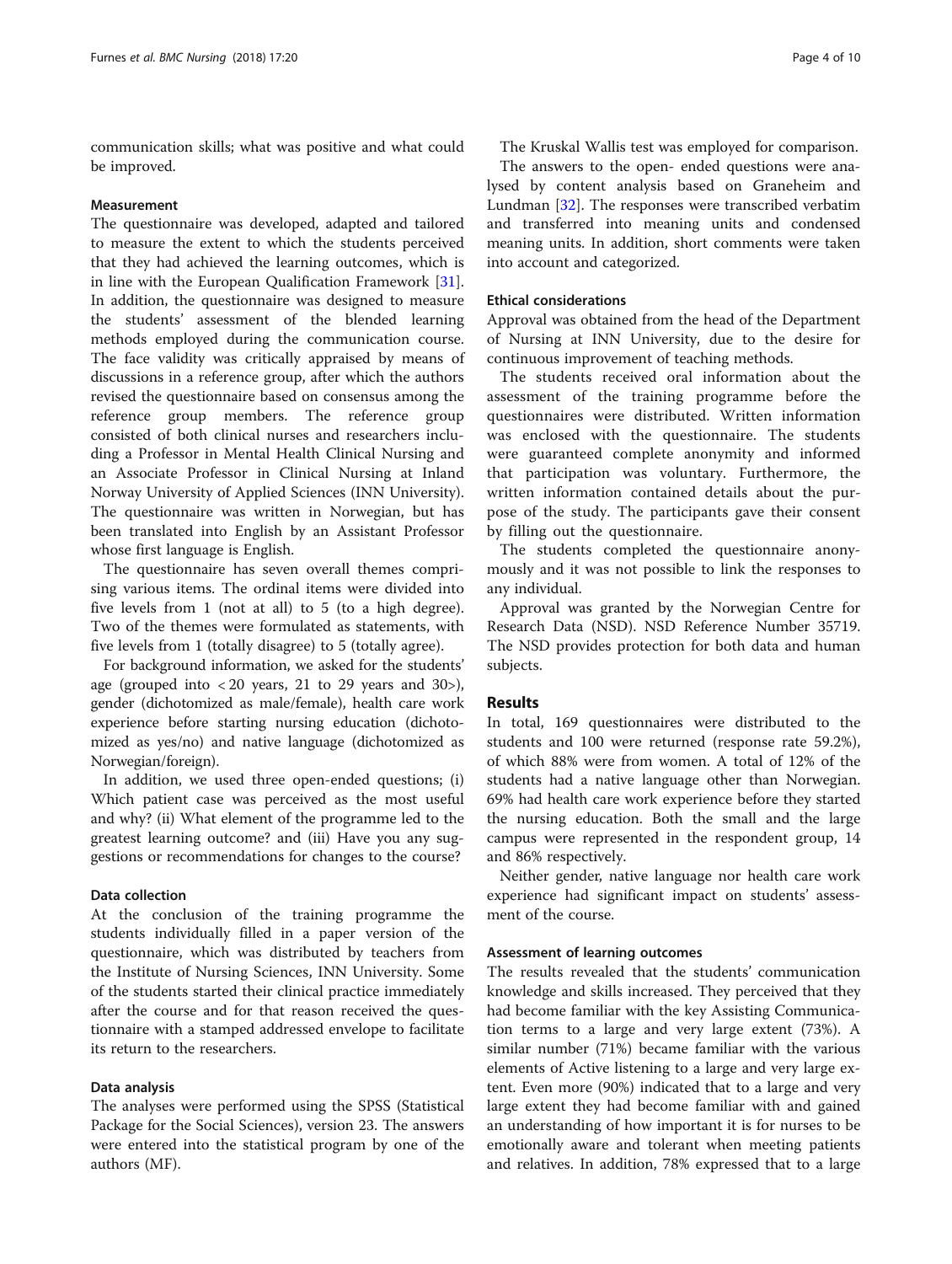and very large extent they could combine theoretical and practical knowledge when caring for patients suffering from psychological problems and their relatives. Almost all participants (94%) indicated that to a large and very large extent they reflected on their own communication methods when meeting patients, relatives and fellow students/colleagues.

#### Assessment of the importance of blended methods

The digital materials presented on the LMS were considered important to a large and very large extent by 55%, while 41% indicated that the importance was medium and 4% that they were of some importance.

The use of role play was considered to be of large and very large importance by 62%. Only 12% evaluated it as important to some extent or not at all. Assessment of role play combined with videotaping was deemed important to a large and very large extent by 57%, while 13% indicated that it was of some or no importance. The combination of training through videotaped role play and reflection on the video the following day was considered important to a large and very large extent by 62% of the students, while 15% considered it of some or no importance.

In response to the question about which simulated cases led to the best learning outcomes, it was found that psychosis had the highest score (65%), followed by anxiety and depression (17%), care givers' role (11%) and dementia (7%) (Table 1).

The presence and absence of teachers only had a significant difference on the students' assessment of learning communication skills by means of role play and video  $(p < 0.01)$ .

#### Qualitative approach

The students were asked to elaborate on their answers to the following three open-ended questions: Which of the patient cases provided the greatest learning benefit? (Table [2\)](#page-5-0); Which part of the programme provided the best learning outcomes? (Table [3](#page-5-0)); and Have you any suggestions for future communication courses?

When the students explained the reasons for their choice of the patient case that benefitted them the most, they appeared to emphasise the value of being prepared to encounter patients in mental health care practice. Three categories with subcategories emerged (Table [2](#page-5-0)):

#### Increased knowledge about the patient

Many students highlighted the importance of realistic situations for giving them an opportunity to encounter patients and situations of which they had little previous experience.

"The case involving psychosis was the most unfamiliar to me and therefore an informative and useful situation that made me better prepared for the upcoming psychiatric practice". "Had not seen psychotic patients previously. Learned a lot by meeting such a patient" ('Little previous experience of mental health').

"But I think the next of kin provided a good learning outcome as I find conversations with relatives "scary"!" ('Challenging situations').

"It was a new experience to see these situations in real life and the actor was very good at playing his role" ('Realistic situation').

Table 1 Comparison of students' assessment of methods and learning outcome when teachers were present and absent by means (95% CI) using the Kruskal Wallis test

| 1a) Assessment of the use of role play and video for communication skills training                                                                                     | Teachers present            | Teachers absent             | $p$ -value |
|------------------------------------------------------------------------------------------------------------------------------------------------------------------------|-----------------------------|-----------------------------|------------|
| I learned more about how I can communicate by using role play than I would<br>without using role play                                                                  | 3.9 (3.7 to 4.2)            | $3.1$ (2.6 to 3.7)          | P < 0.01   |
| I learned more about my own communication skills through seeing myself on<br>video than I would have done without using video                                          | $3.7$ (3.5 to 4.0)          | 2.9 (2.2 to 3.5)            | P < 0.01   |
| 1b) Assessment of learning outcomes and goals                                                                                                                          | Teachers present            | Teachers absent             | $p$ -value |
| I am familiar with the key Assisting Communication terms                                                                                                               | 3.8 (3.7 to 3.9)            | 4.0 $(3.6 \text{ to } 4.4)$ | 0.24       |
| I am familiar with the various elements of Active listening                                                                                                            | 3.9 (3.7 to 4.0)            | 3.8 (3.7 to 3.9)            | 0.66       |
| I am familiar with and have an understanding of how important it is for nurses to<br>be emotionally aware and emotionally tolerant when meeting patients and relatives | 4.2 $(4.1 \text{ to } 4.4)$ | 4.3 (3.9 to 4.6)            | 0.80       |
| can combine theoretical and practical knowledge when meeting patients suffering<br>from psychological problems and their relatives                                     | 4.0 $(3.8 \text{ to } 4.1)$ | 3.9 (3.5 to 4.2)            | 0.52       |
| I reflect on my own communication methods when meeting patients, relatives and fellow<br>students/colleagues                                                           | 4.4 $(4.3 \text{ to } 4.6)$ | 4.2 (3.7 to 4.6)            | 0.13       |
| 1c) Assessment of the importance of methods used in the teaching and practice programme.                                                                               | Teachers present            | Teachers absent             | $p$ -value |
| Importance of training through role play                                                                                                                               | $3.8$ (3.6 to 4.0)          | 3.4 (2.9 to 3.9)            | 0.12       |
| Importance of training through role play combined with video                                                                                                           | $3.6$ (3.4 to 3.9)          | 3.4 (2.8 to 4.0)            | 0.27       |
| Importance of training through role play, video and feedback                                                                                                           | 3.8 (3.5 to 4.0)            | 3.2 (2.6 to 3.9)            | 0.07       |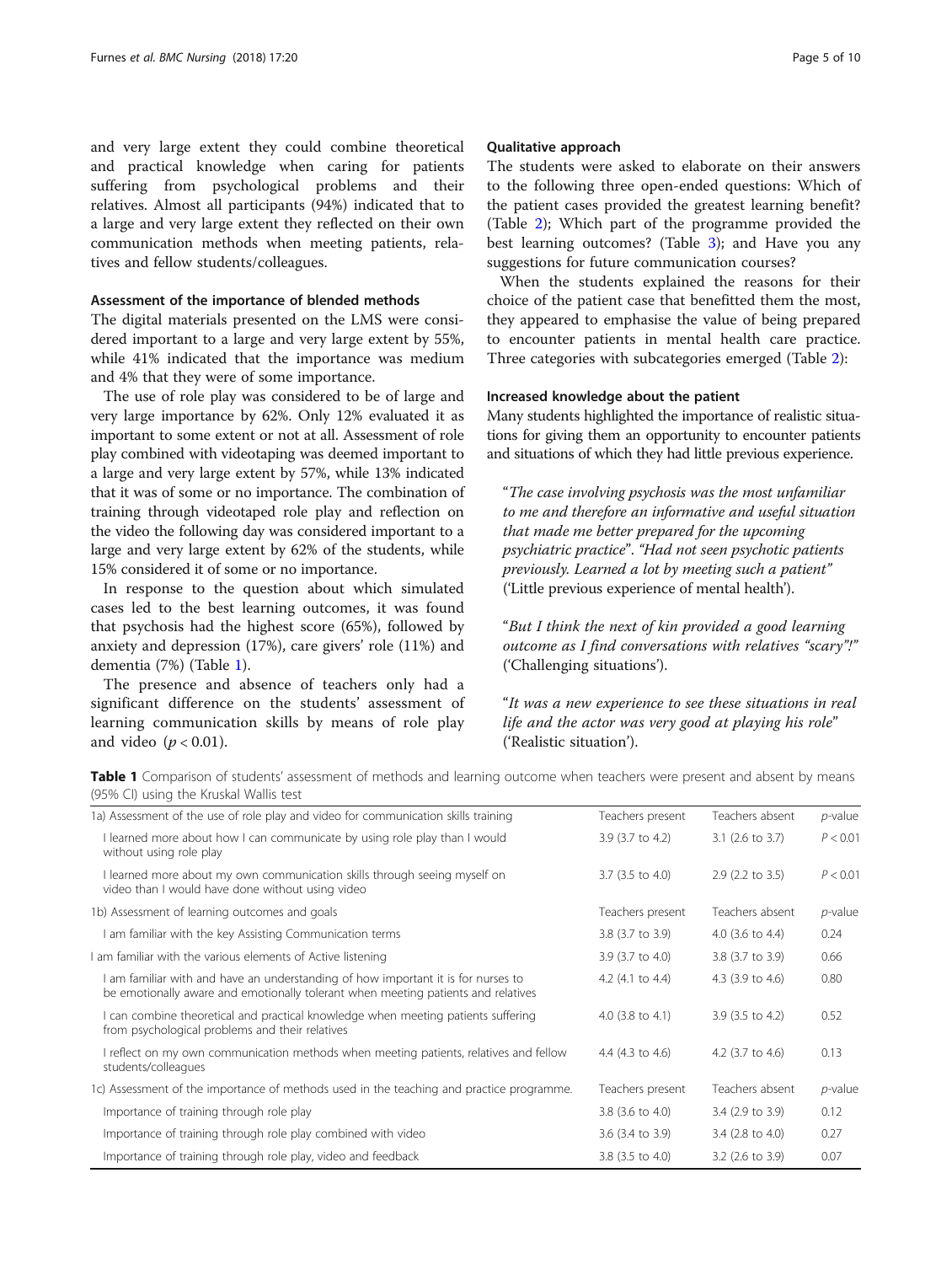<span id="page-5-0"></span>Table 2 Learning outcomes of patient cases

| Themes         | Well prepared to meet the patients                |                          |                                      |                              |                        |                                              |                                      |                                                  |  |
|----------------|---------------------------------------------------|--------------------------|--------------------------------------|------------------------------|------------------------|----------------------------------------------|--------------------------------------|--------------------------------------------------|--|
| Categories     | Increased knowledge about the patient             |                          | Teachers' participation is important |                              |                        | Learning communication through<br>role play  |                                      |                                                  |  |
| Sub categories | Little previous<br>experience of<br>mental health | Challenging<br>situation | Relevant<br>situations               | Feedback on<br>communication | Sharing<br>experiences | Simulated<br>situations<br>must be realistic | The nurse<br>role was<br>challenging | Have to be prepared<br>when playing the<br>nurse |  |

## Teacher participation is important

Students have more confidence in teachers' knowledge about the mentally ill patient than that of their fellow students. This is important for feedback, for sharing their own experiences and for making the role play realistic.

The following statements exemplify the subcategories:

"Discovered my challenges and was inspired to read more". "Got constructive feedback on what the nurse could have done better" (Feedback on communication).

"Learned how to calm the patient and divert her/his attention". "The teacher told me about her own encounter with psychotic patients" (Sharing experiences).

"VERY good that teachers played the patient!" "Great involvement on the part of the teacher, which motivated me to read more". "Felt that the day did not live up to my expectations as we were left to ourselves and the role play performed with fellow students was guesswork and false" (Simulated situations must be realistic).

## Learning communication through role play

Most of the answers indicate that role play is effective for learning and developing communication skills. Playing the nurse is demanding, but educational. The subcategories are exemplified by the following statements:

"It was an ordeal taking care of the relatives and making them feel comfortable" (The nurse role was challenging).

"It was this patient situation I played as a nurse, so I had to gain knowledge of the diagnosis and communication in advance" (Have to be prepared when playing the nurse).

The most important outcome after completion of the course seems to be that the students had increased their communication and mental health nursing competence and were ready for practical studies (Table 3).

Two categories are underpinned by subcategories and exemplified by the following statements:

## Increased self-awareness

"Role play with filming made me reflect on what happened during the meeting with the patient, become more confident about the fact that what I did that worked and enabled me to see what needs to be adjusted in relation to appropriate communication" (More confidence in own communication).

"Seeing myself on film was very informative, because I was able to observe my strengths and choices, which were rather bad. I could never have gained so much awareness of this had I not been able to see myself" (Awareness of own strengths and weakness).

"The main thing I got out of this was seeing how we resolve situations in different ways and can discuss and make new observations the next time." "I learned about emotional consciousness and tolerance, transference and countertransference, body language and awareness" (Techniques adapted to situations).

#### Table 3 Overall learning outcomes

| Themes         | Ready for practical studies            |                                                 |                                               |                                                  |                                                     |                                                         |  |
|----------------|----------------------------------------|-------------------------------------------------|-----------------------------------------------|--------------------------------------------------|-----------------------------------------------------|---------------------------------------------------------|--|
| Categories     | Increased self-awareness               |                                                 |                                               | Increased knowledge awareness                    |                                                     |                                                         |  |
| Sub categories | More confident<br>in own communication | Awareness of<br>own strengths<br>and weaknesses | <b>Techniques</b><br>adapted to<br>situations | Syllabus increased<br>communication<br>knowledge | Learning customized<br>subject material in<br>i MS. | Examples increased<br>understanding of<br>mental health |  |

Abbreviations: LMS Learning Management System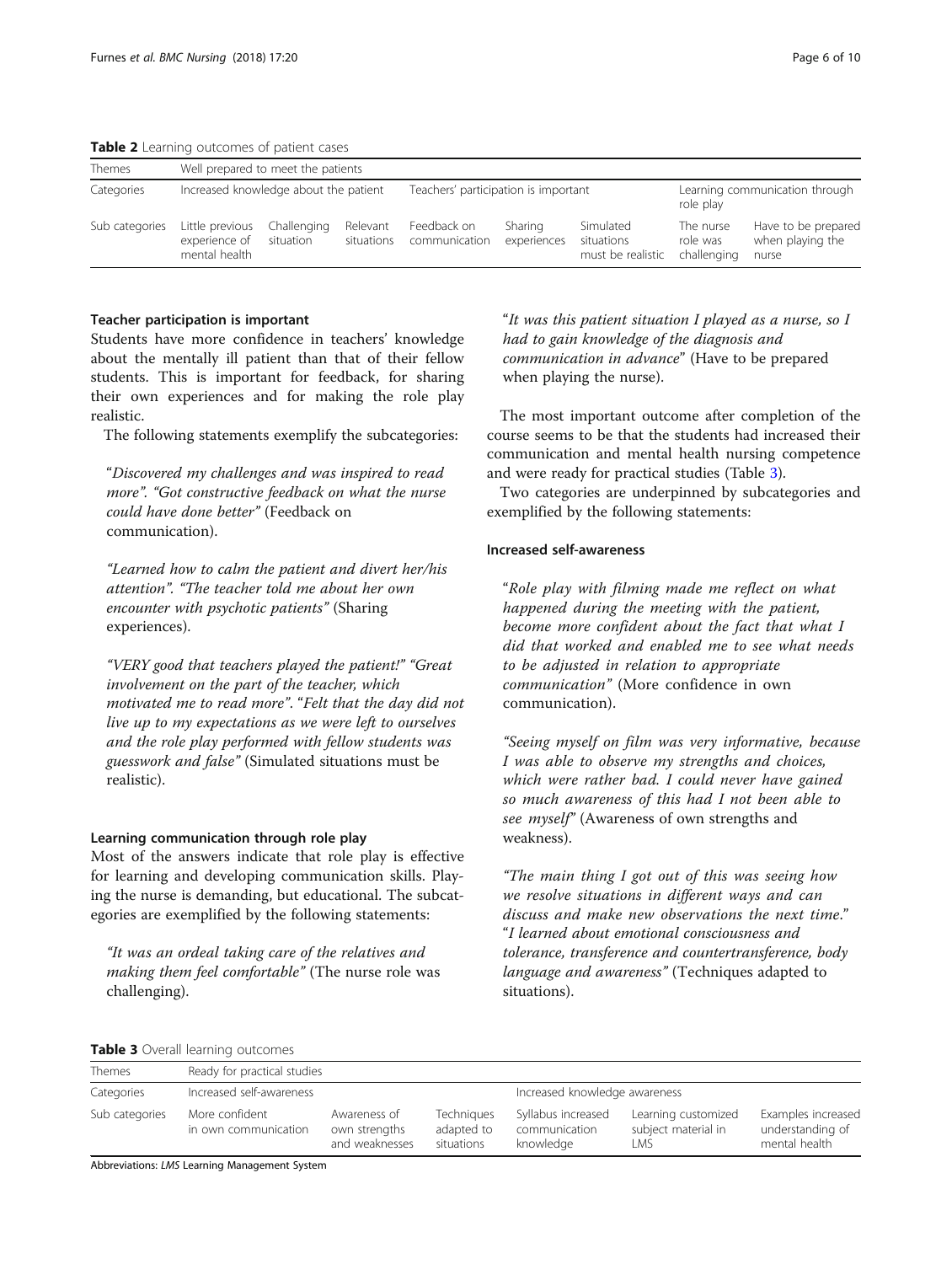## Increased knowledge awareness

"Read a lot more on theory and got a better overview of the basic concepts of communication and linked theory to practice experience." "Read the syllabus, then I could use that experience to improve my communication skills" (Syllabus increases communication knowledge).

"Teaching videos on Fronter were very elaborate and emphasised the need to be prepared for the day in the Simulation Department" (Learning customized subject material in the LMS).

## Recommendations for improvement

Twenty-five students provided short comments to the last open question: 'Any suggestions for improvements?' The students had some suggestions for how to improve the course, although several pointed out the parts that are worth continuing.

"We could have had even more role play with filming. I think I would learn more with simulation of additional cases."

"Continue to have teachers as "patients". It was more real, without any nonsense! A teacher or otherwise a professional actor due to their greater experience of what a person with mental illness is like, makes it more realistic" (Large campus).

"Continue the role play, but filming leaves one very nervous and makes it difficult to learn!"

Some students mentioned the wish for feedback: "Standardized, immediate feedback to ensure the same feedback to all students. It is important that all teachers who play the patient provide feedback on what could be improved. Also important to point out what was good."

## **Discussion**

This study aimed to explore Bachelor nursing students' appraisal of an educational course based on blended learning in order to enhance communication skills in mental health nursing.

The main finding is that the students were satisfied with the overall programme. They perceived that their communication skills and knowledge had improved after completing the blended teaching methods.

The result was little affected by the students' background. One might expect that a native language other

than Norwegian would influence and perhaps have a negative effect on the perception of the communication learning outcome [\[4](#page-9-0)], but this was not the case in the present study. Other studies demonstrate that men have a more positive attitude towards digital tools than is the case with women [\[33](#page-9-0), [34](#page-9-0)], while another study indicates little difference in gender attitudes [[35\]](#page-9-0). The present study reveals no significant gender differences.

Teachers have a significant impact on the students' perception of increased communication skills. Students at the small campus who played the patient role themselves rated the learning outcomes of role play and filming lower than the students at the large campus. Thanks to their experience of nursing patients with mental disorders and their families, the teachers at the large campus who played the role of the patient and relative created an impression that the simulation was realistic. The students were confident that the teachers' performance of the patient and relative roles was in line with reality.

Encountering standardized patients in a safe simulation situation is a way to imitate clinical settings and can make students more prepared to meet real patients. The study shows that the situations must be considered realistic, which may explain the high score on the importance of teachers being present in the Simulation Department. Few studies have compared these two methods [\[19](#page-9-0)], but a previous study shows that students perceive that both alternatives are valuable preparation for practice  $[36]$  $[36]$ . However, the same study concludes that the use of standardized patients is rated higher by nurse supervisors. The students at the small campus were well aware that teachers played the patient role at the large campus. This might have influenced their motivation and attitude to the course, and could be a reason for the great difference in perceived learning outcome.

Immediate feedback was considered more important than the reflection group the following day. Those who played the "patient" gave immediate feedback after completing the role play, which was highlighted as valuable. Students found that the feedback was provided differently, depending on the teacher. The content of the feedback was not planned in advance. As a result, the quality of the feedback from the "patient" to the student who played the nurse was quite unsystematic. The study shows that standardized feedback is critical for optimal learning. An instruction manual about what feedback should contain was found to be important in other studies [[8](#page-9-0), [37](#page-9-0), [38](#page-9-0)]. which may indicate that it is not the teacher's presence that is essential, but that students encounter a standardized patient. However, the present study cannot confirm this supposition.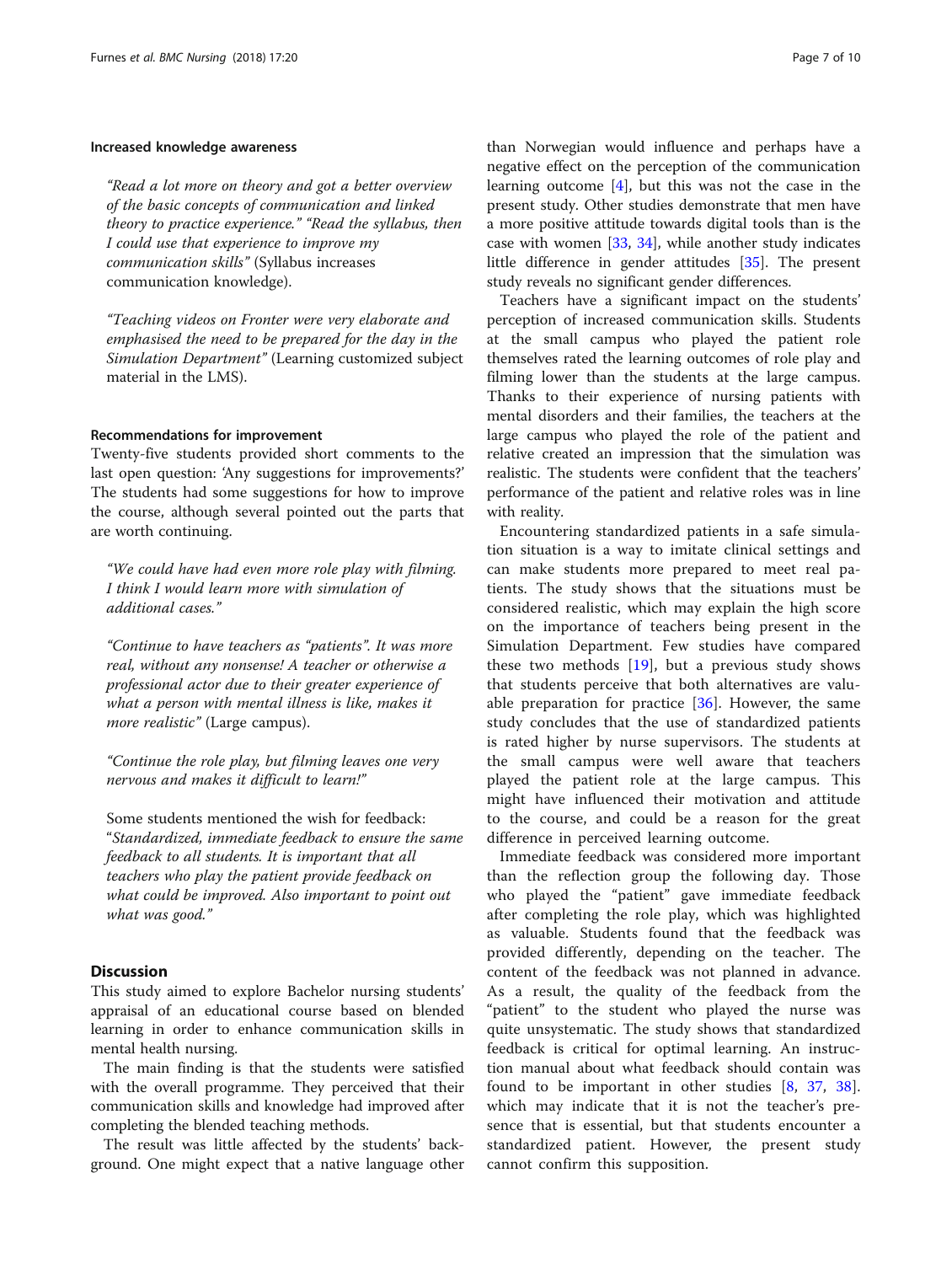Some statements reveal that students made new discoveries by watching themselves on video, which is confirmed by other studies [[39](#page-9-0)]. Students rated role play using video somewhat lower than role play without video. This can be understood in several ways: All the students in the group want to be seen, which is an elementary, basic need. The reflection group did not reflect on all film scenarios, only one of four chosen by the group. Another explanation is that reflection on one's own communication on video is difficult, because the reflection process is removed from introspective explanations [[40](#page-9-0), [41](#page-9-0)]. Seeing each individual student in a class of 100–200 is a challenge for educators. Therefore, learning situations like those in the present study should be organized in a way that ensures feedback to each student and an opportunity to reflect on everyone's communication. Other studies pinpoint the same problem and suggest increased use of peer learning to resolve this challenge [\[42\]](#page-9-0).

Students perceived the blended learning programme as an important preparation for practice. Several responses indicate that students had some negative expectations of mental health nursing practice. It is considered especially challenging for nursing students to cope with difficult emotions. Changing attitudes to mental health nursing practice is not explicitly measured in this study, but previous studies show that experience of working with psychiatric patients has a positive impact on health workers' attitudes [\[43](#page-9-0)]. A large proportion responded that their knowledge of the importance of emotional awareness and tolerance when meeting patients and their relatives increased by a large or very large extent as a result of the teaching programme. This corresponded with the percentage stating that the most unfamiliar patient situations were those that provided the greatest opportunity for learning. They learned the most from especially challenging situations, such as meeting a patient with psychosis. The situations in which the students encountered a patient with dementia were ranked as the least interesting (6%). This can provide a broad picture of the students' expectations of mental health practice. Having met patients with dementia earlier in their education programme, especially in nursing homes, they recognized these simulation situations and found no particular learning outcomes in them. It may also indicate that dementia is of little interest to nursing students, despite the fact that according to ICD-10 [[44\]](#page-9-0), dementia disorders constitute a mental illness. Alternatively, it can be understood as a desire for new experiences. New situations that they have not encountered before are in all likelihood more challenging than a situation with which they are more familiar.

It seems important for each student to try to play the nurse role. The statements show that the students

prepared well for the patient situation when they were playing the role of the nurse, while they were less prepared for the other situations. To ensure that students prepare to face all situations, the distribution of roles can be done when students attend the Simulation Department. In this course, the students had the opportunity to distribute the roles within the group in advance. In summary, the results of the present study seem to indicate that encountering difficult situations in a safe simulation environment increases students' competence to become aware of their own affective pattern and responses.

Blended learning often consists of a combination of classroom lectures and other digital and non-digital methods [\[26\]](#page-9-0). This programme replaced classroom lectures by video based asynchronous lectures. Research shows that both students and healthcare workers appreciate asynchrony, digital teaching and lectures [[45](#page-9-0)]. A challenge for educators is to meet 21st century students' expectations of flexible, digital teaching [\[46](#page-9-0)]. Although students' digital competence is described in Norwegian education ministry documents [[47\]](#page-9-0), there is still no corresponding qualifications required for university lecturers, despite the fact that students call for more flexible teaching methods [[48](#page-9-0)].

The present study revealed that the role play in the Simulation Department was important for learning outcomes. This implies that the active learning part of blended learning should be highly valued and increased. The higher the students' activity level the greater is their learning potential [\[49](#page-9-0)]. Students did not participate in the planning of the course. More involvement from students in the early phase might have revealed some alternatives and logistical solutions. Perhaps active student involvement should start even earlier with an iterative process to identify what students need and involving them in the development of learning material based on their requirements. A Norwegian study has identified five important learning student learning needs during the development of new technological learning material: clarification of learning expectations, help to recognize the bigger picture, stimulation of interaction, creation of structure and context specific content [[50](#page-9-0)].

This study contributes information about learning methods to enhance communication skills among nursing students preparing for mental health nursing. The results show that students in large classes with limited resources assess the blended learning method as leading to the achievement of the desired learning outcome to a high degree. Blended learning makes it possible to design courses that are more flexible than those based on ordinary lectures in auditoriums. This method is also transferable to other topics and courses.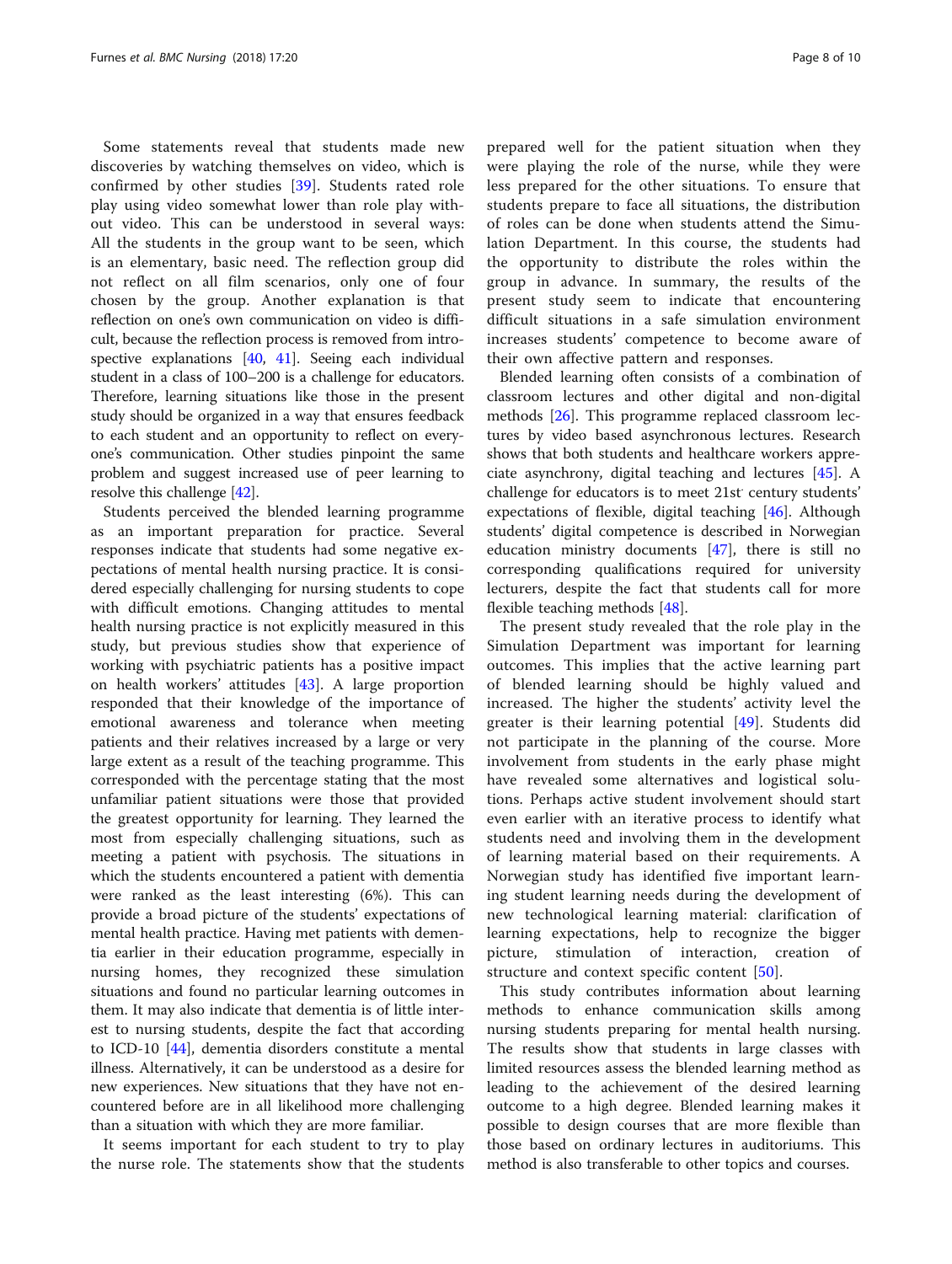## <span id="page-8-0"></span>Methodological considerations

A strength of this study is that all students who participated had the opportunity to state their opinions of the course, not only a selected group. One hundred students answered the questionnaire, which ensures anonymity.

The main methodological limitation is the instrument for data collection. Teachers and researchers at the University developed the questionnaire based on the learning outcomes for the specific course. The questionnaire was not pre-tested or validated with other instruments.

Some of the participants filled out the questionnaire a few weeks after the course. This might represent another limitation as the passage of time can affect the memory and therefore influence the accuracy of the answers. The time required to complete the questionnaire may also have reduced the number of responses (59.2%).

The qualitative part of the study may have some limitations. Only a small number of students chose to answer the open-ended questions. Many used keywords, making it difficult to categorize the responses due to the risk of losing their full meaning. Furthermore, conducting research on one's own students always involves an ethical challenge for the researcher [[51](#page-9-0)]. This challenge is primarily related to qualitative studies where the researcher (teacher) meets the respondent (student). In the present study, the respondents are totally anonymous despite the open-ended questions. In addition, the researcher was not present when the students completed the questionnaire, thus had no possibility to influence the answers.

Evaluating one's own courses could involve a risk of wanting the results to be better than they actually are. To ensure analytical distance, two of the authors (M.F and S. H) analysed the open-ended responses together [\[52\]](#page-9-0).

## Conclusion

Blended learning is a relevant method in communication courses, especially the active learning part comprising role play in a Simulation Department. The present findings demonstrate that students learn more by practicing the nurse role than being an observer. The reason for this is that they were prepared for their own performance. Videotaping the role play provides a unique opportunity to reflect on one's own performance. However, the students rated this method somewhat lower than role play alone. Our findings indicate that the method requires a cautious and carefully planned approach with sufficient time for each student to be seen and given feedback.

It is difficult to ignore the finding that feedback from an experienced teacher or standardized patient is important for the perceived learning outcome. The students themselves recommended the use of teachers in all role play. There might be two alternative strategies for achieving a higher perceived learning outcome: 1. Transferring resources from the reflection group to allow time for standardized, immediate feedback. 2. More time for the reflection group so that all video scenarios can be seen and discussed, thus fulfilling the students' need to be seen individually.

Early student involvement and participation in developing the learning material is recommended, as it might increase the quality of the digital resources by tailoring them to the needs of the students.

## Additional file

[Additional file 1:](https://doi.org/10.1186/s12912-018-0288-9) Questionnaire. English version. (DOCX 21 kb)

#### Abbreviations

EQF: European qualification framework; ICD-10: International statistical classification of diseases and related health problems; INN University: Inland Norway University for applied sciences; JCAHO: The joint commission on accreditation of healthcare organizations; LMS: Learning management system; NSD: Norwegian centre for research data; SPSS: Statistical package for the social sciences

#### Acknowledgements

The authors wish to acknowledge the Bachelor students at Inland Norway University of Applied Sciences (INN) for taking the time to answer the questionnaire, thus making this study possible. Thanks to Monique Federsel for reviewing the English language.

#### Availability of data and materials

The datasets generated and analysed during the present study are available on request. Please contact merete.furnes@inn.no (Additional file 1).

#### Authors' contributions

MF designed the study and collected the data. MF, KK and SH analysed and interpreted the data. MF, KK and SH prepared the manuscript. All authors have read and approved the final manuscript.

#### Ethics approval and consent to participate

Approval was obtained from the head of the Department of Nursing at INN University, due to the desire for continuous improvement of teaching methods. The study was approved by the independent ethics committee "Norwegian Center for Research Data" (NSD Reference Number 35719). Completing the questionnaire was deemed to constitute consent from the participants.

#### Competing interests

The authors declare that they have no competing interests.

#### Publisher's Note

Springer Nature remains neutral with regard to jurisdictional claims in published maps and institutional affiliations.

#### Author details

<sup>1</sup> Faculty of Health and Social Services, Inland Norway University of Applied Sciences, Elverum, Norway. <sup>2</sup> Faculty of Nursing and Health Sciences, Nord University, Bodø, Norway.

#### Received: 8 June 2017 Accepted: 3 May 2018 Published online: 15 May 2018

#### References

- 1. McGilton K, Irwin-Robinson H, Boscart V, Spanjevic L. Communication enhancement: nurse and patient satisfaction outcomes in a complex continuing care facility. J Adv Nurs. 2006;54(1):35–44.
- 2. O'Hagan S, Manias E, Elder C, Pill J, Woodward-Kron R, McNamara T, Webb G, McColl G. What counts as effective communication in nursing? Evidence